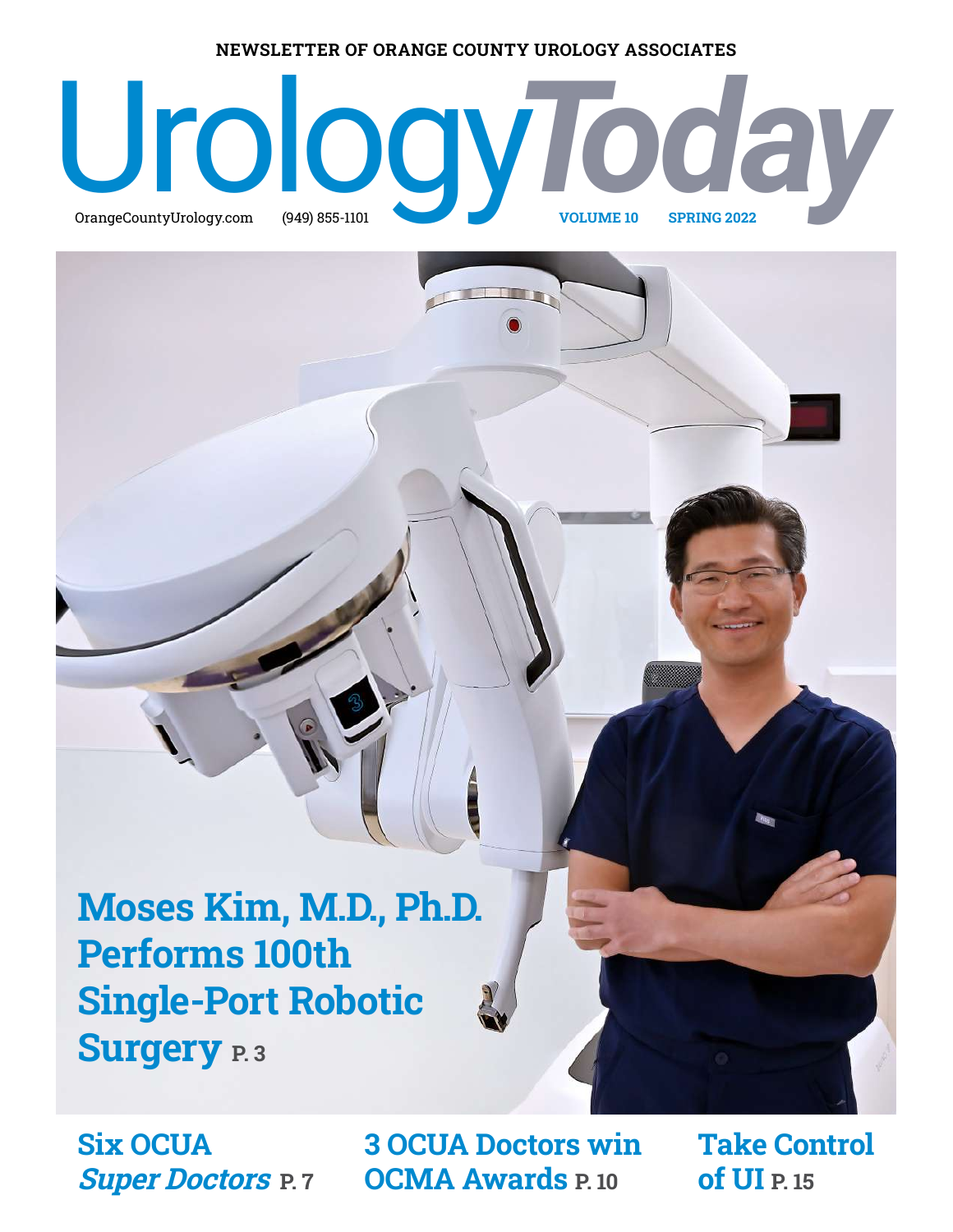### **Welcome to Orange County Urology Associates**



**Moses Kim, M.D., Ph.D.**

Thank you for entrusting your care to us. We aim to care for you as we would for our own families. For this issue, I would like to devote my column to pointing out some practice highlights:

I would like to introduce you to our two new physicians: Dr. Fuad Elkhoury ('el-koo-ree) and Dr. Patricia Mwesigwa (muh'-sig-wah). Both bring outstanding clinical credentials to our practice. Read more on pages 8 and 9.

If you suffer from urinary incontinence, **Dr. Karan Singh** has written an informative article on the types of urinary incontinence, symptoms for each, and treatment options. Check it out on page 15.

Our entire team also wants to send our congratulations to Dr. James Meaglia as he has been board certified for the 30th consecutive year.

Sincerely, Ises Kim

Paul A. Brower, M.D. Don T. Bui, M.D. Fuad F. Elkhoury, M.D. Tammy S. Ho, M.D. Moses Kim, M.D., Ph.D. James P. Meaglia, M.D. Patricia Mwesigwa, M.D.

Moses Kim, M.D., Ph.D. Chief Executive Officer Orange County Urology Associates

Urology*Today*

#### ORANGE COUNTY UROLOGY ASSOCIATES.INC. A Medical Group

#### **Main Office Medical Advisory Board**

#### Orange County Urology Associates, Inc.

23961 Calle de la Magdalena, Suite 500 Laguna Hills, CA 92653

**Phone:** (949) 855-1101

**Chief Operating Officer:** Larry Silvia Editorial: Scott D. Olson Design: S[tudio322.net](http://www.studio322.net)

#### **All Locations**

#### Fountain Valley

18785 Brookhurst St., Suite 105 Fountain Valley, CA 92708

#### Irvine

16305 Sand Canyon Ave., Suite 200 Irvine, CA 92618

#### Laguna Hills

23961 Calle de la Magdalena, Suite 500 Laguna Hills, CA 92653

Mission Viejo 26691 Plaza, Suite 120 Mission Viejo, CA 92691

Newport Beach 500 Superior Ave., Suite 305 Newport Beach, CA 92663

San Clemente 3553 Camino Mira Costa, Suite A San Clemente, CA 92672

On the Web [OrangeCountyUrology.com](https://www.orangecountyurology.com)

Newsletter of Orange County Urology Associates, Inc.

On Twitter [@ocurologyassoc](https://twitter.com/OCUrologyAssoc) [@drmoseskim](https://twitter.com/drmoseskim) [@AaronSpitzMD](https://twitter.com/AaronSpitzMD)

On Instagram [@draaronspitz](https://www.instagram.com/draaronspitz/)

Leah Nakamura, M.D. Josh Randall, M.D. Karan J. Singh, M.D. Aaron Spitz, M.D. Daniel Su, M.D.

Neyssan Tebyani, M.D.

© 2022 Orange County Urology Associates, Inc.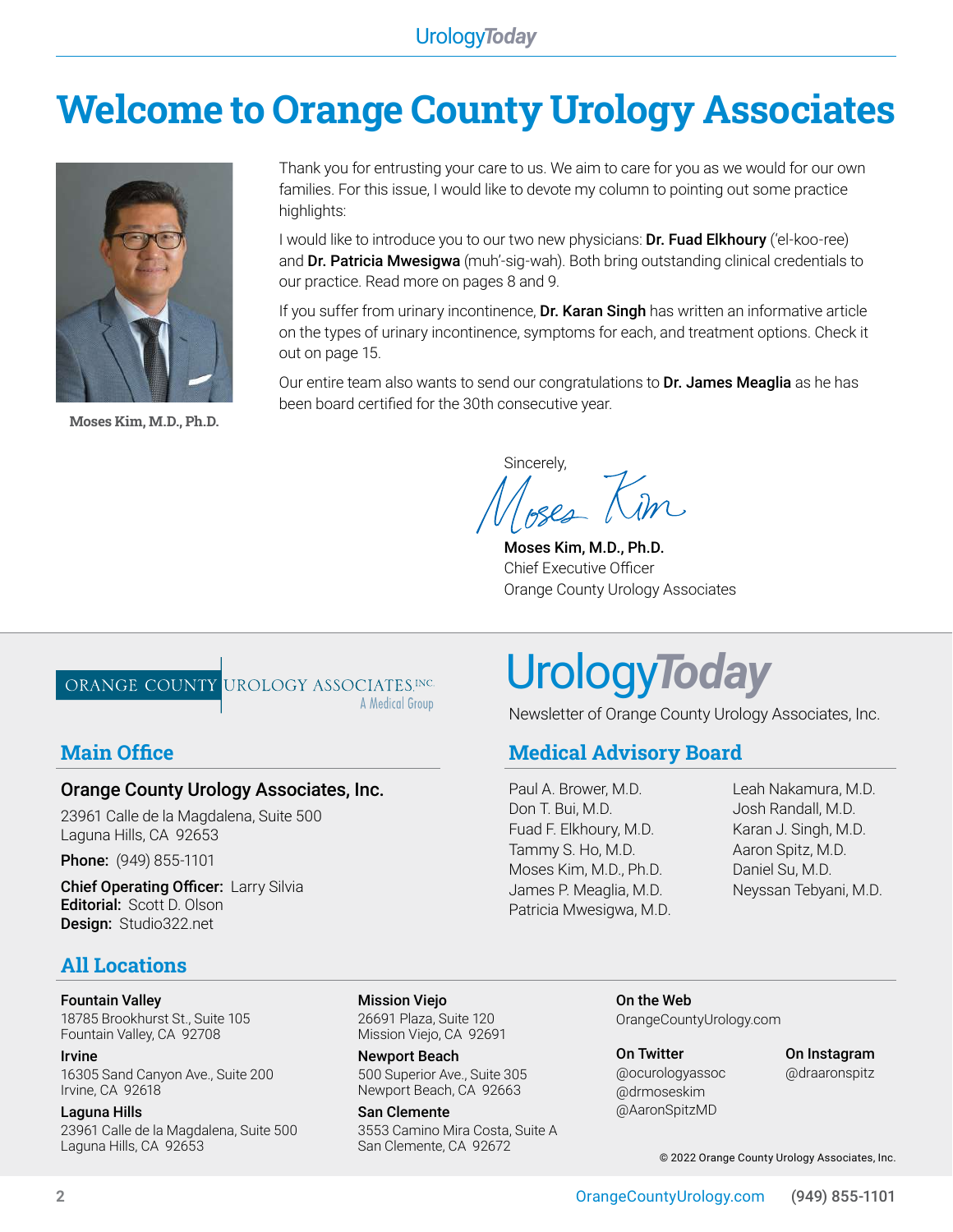**Cover Story**

# **OCUA Surgeons Bring New Technologies to Life**

5 New Surgical Technologies We Are Using



Moses Kim, M.D., Ph.D. poses with the da Vinci® SP robot

Medicine is in a perpetual state of progress. Each<br>week there are new research studies, medicines<br>devices that make restoring by man life better. week there are new research studies, medicines, vaccines, surgical techniques, and new surgical devices that make restoring human life better.

Urologists and urologic surgeons at Orange County Urology Associates (OCUA) have a long history of being early adopters of new urological and cancer technologies. The reason is simple: New technologies help our doctors provide patients with therapies and surgical procedures that feature less post-operative pain, faster healing times, and excellent surgical outcomes.

Our clinical leader and CEO Moses Kim, M.D., Ph.D. says, "Our physicians are always looking for new technologies that will benefit our patients. Today's new technologies are tomorrow's patient benefits."

Here are five new technologies we are using at OCUA to provide state-of-the-art care for you, our patients.

#### **CONDITION: Prostate Removal / Prostatectomy**

#### **1. Recent Advancement: da Vinci® SP (Single-Port) Robotic Surgery**

Robotic surgery is minimally invasive, precise surgery that offers patients faster recovery times and better outcomes. Robotic surgery provides surgeons with significantly better tools to perform their work. In the operating room, the surgeon sits at the da Vinci® system control console where he or she controls the ultra-sensitive instruments.

OCUA Breakthrough: On Feb. 27, 2020, Dr. Kim became the first oncologist-urologic surgeon in Southern California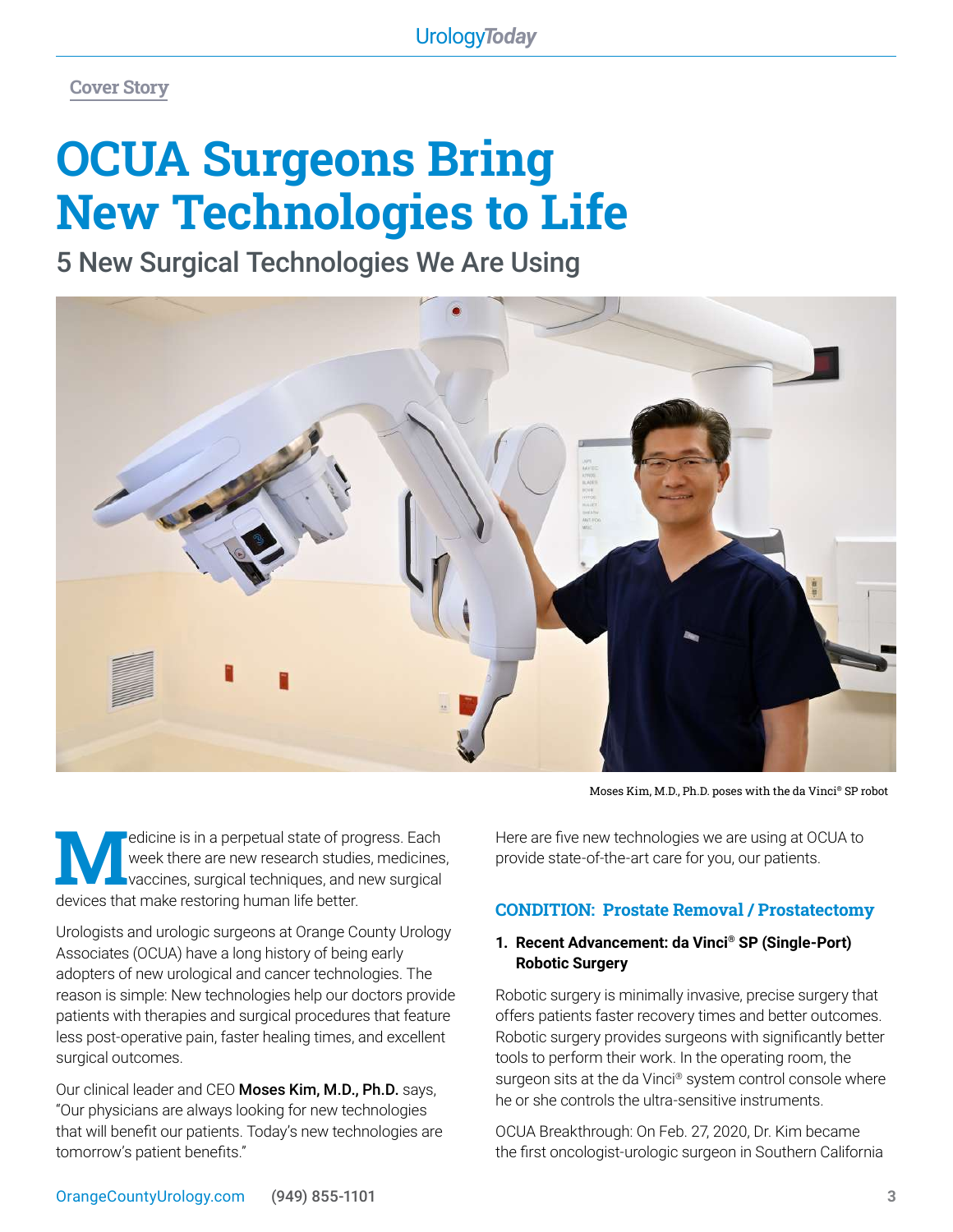#### **Cover Story**



to use the da Vinci® SP (single port) for removing a cancerous prostate (prostatectomy). The tremendous benefit to patients is that he now performs the procedure laparoscopically with a *single* incision when before it took 4 or 5 incisions, which then carried more risk for infection and a host of other potential post-surgical problems.

On Sept. 8, 2021, Dr. Kim performed his 100<sup>th</sup> da Vinci<sup>®</sup> SP case at Hoag Hospital Irvine. He has special interest and training in minimally invasive treatments of urological cancer, primarily prostate, kidney, and bladder cancers. He uses robotic, laparoscopic, and endoscopic approaches.

For his leadership in single-port (SP) robotic surgery in Southern California, Dr. Kim has received several distinctions:

- **•** Dr. Kim was awarded a 'Physician of Excellence' distinction from Surgical Review Corporation, a patient safety organization, for his body of work advancing single-port robotic surgery. He has now performed more than 100 single-port da Vinci® robot procedures and has trained dozens of surgeons.
- **•** Dr. Kim secured a 'Center of Excellence in Robotic Surgery (COERS)' / 'Master Surgeon' accreditation for his clinical programs at Hoag Hospital in Newport Beach and Irvine, and at Orange County Urology Associates (OCUA).
- **•** Dr. Kim was awarded a 'Single-Port Robotic Surgery Training Epicenter' distinction from Intuitive Surgical for training many surgeons on the value of the technology and surgical instruction.
- **•** Dr. Kim was one of four robotic surgeons featured nationally in a summer-long series of SP Roundtable presentations with other top SP surgeons. The series explained the value of single-port robotic surgery to other surgeons nationwide, why Dr. Kim and others became SP surgeons, and best practices. The series was featured on The Urology Channel.
- **•** Surgeons from USC and Scripps visited Dr. Kim to learn about SP robotics.
- **•** Dr. Kim gave a presentation on single-port da Vinci® robotics to surgeons at **Cedars-Sinai** in Los Angeles in June on his clinical best practices, success rates and surgical experiences.
- **•** Dr. Kim has been invited to speak at the World Congress of Endourology in Germany.

Traditional open surgical procedures are performed through significant incisions, from 4 inches for prostatectomy, to more than 12 inches for kidney and bladder cancer surgeries. Now when doing robotic surgery laparoscopically, pain is decreased, and hospital stay and recovery are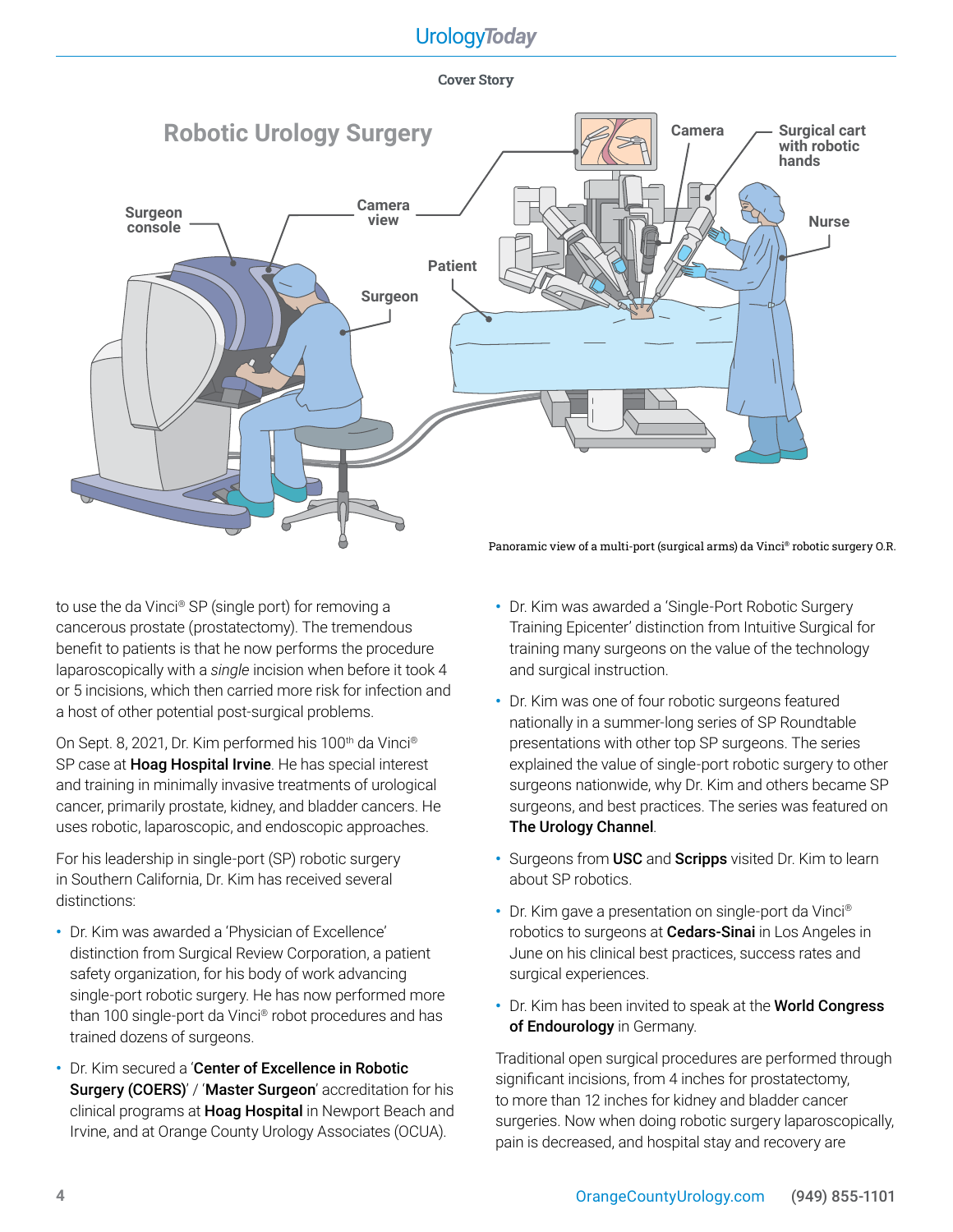#### **Cover Story**

shortened. Traditional laparoscopy is generally limited to straightforward procedures. Using the robotic surgery platform, more complex surgeries can be performed laparoscopically.

Robotic surgery was pioneered in Orange County by Dr. Neyssan Tebyani, who performed the first robotic surgery (a prostatectomy) in May 2008 at **Mission Hospital**, Mission Viejo. Since that time, OCUA's robotic surgeons— Dr. Kim, Dr. Tebyani, Dr. Don Bui, Dr. Daniel Su, Dr. Josh Randall, Dr. Fuad Elkhoury, and Dr. Patricia Mwesigwa have performed more than 500 robotic surgeries. Their extensive training and experience in robotic surgery have made them leaders in their field.

There are more than 3.1 million men in the U.S. who have been diagnosed with prostate cancer. It is the most common cancer among American men, affecting about one in nine. About half of these men undergo prostatectomy, and more than 80% of these cases are performed robotically. Patients choose robotic surgery over open prostatectomy because of lower transfusion rates, shorter convalescence, quicker recovery of urine control, and better preservation of sexual function.

In addition to cancer surgeries, Orange County Urology physicians have performed many other da Vinci® robotic surgeries such as: partial and total nephrectomy (kidney removal), complete cystectomy (complete removal of the bladder for bladder cancer), pyeloplasty (surgical reconstruction of the renal pelvis, a part of the kidney), ureteral reimplant, and sacrocolpopexy (a surgical technique for repairing pelvic organ prolapse).

For more information:

[https://www.ocregister.com/2008/05/02/surgeon](https://www.ocregister.com/2008/05/02/surgeon-performs-first-robotic-operation-at-mission-hospital/)[performs-first-robotic-operation-at-mission-hospital/](https://www.ocregister.com/2008/05/02/surgeon-performs-first-robotic-operation-at-mission-hospital/)

[https://www.davincisurgery.com/procedures/](https://www.davincisurgery.com/procedures/ urology-surgery/prostatectomy) [urology-surgery/prostatectomy](https://www.davincisurgery.com/procedures/ urology-surgery/prostatectomy)

#### **CONDITION: Enlarged Prostate / BPH – Benign Prostatic Hypertrophy**

#### 2. Recent medical advancement: Rezūm™

More than 14 million U.S. men suffer from an enlarged prostate, also called benign prostatic hyperplasia (BPH). Surgical treatment is available. OCUA Breakthrough: Dr. James Meaglia pioneered the Rezūm™ water vapor therapy in Orange County in 2018. He now has done more than 350 cases of Rezūm™. Dr. Aaron Spitz also performs Rezūm™ procedures.

The major benefit of this treatment is that it restores urine flow while preserving sexual and urinary function.

The Rezūm™ therapy is completed in a single office visit using nitrous oxide (laughing gas) instead of general anesthesia. It works by delivering small amounts of thermal energy stored in water (steam) to the enlarged prostate. This process damages the cells causing the obstruction, thus reducing the overall size of the prostate and the classic symptoms of BPH: a weak stream, trouble starting and stopping urine flow, not emptying your bladder completely, urinating more often—especially at night, sudden urges to urinate, leaking or dribbling after you urinate, and straining to urinate.

For more information: [www.rezum.com](http://www.rezum.com)

#### **CONDITION: Enlarged Prostate / BPH – Benign Prostatic Hypertrophy**

#### 3. Recent medical advancement: UroLift®

UroLift<sup>®</sup> is another breakthrough treatment for BPH -Benign Prostatic Hypertrophy, or an enlarged prostate. Unlike other treatments for BPH, the UroLift surgical system directly opens the urethra without cutting, heating or removing prostate tissue. The key benefit to patients is the UroLift<sup>®</sup> procedure can restore urine flow while preserving sexual function and urinary control. UroLift<sup>®</sup> also has an advantage over previous BPH surgical treatments as it can be performed in-office with nitrous oxide (laughing gas) instead of general anesthesia. Patients experience a significant improvement in quality of life. The most common adverse effects reported include blood in the urine, burning during urination, urinary urgency, or pelvic pain. Most symptoms were mild and resolved within two weeks.

OCUA Breakthrough: In 2015, Dr. James Meaglia, OCUA urologist/urologic surgeon, pioneered UroLift® in Orange County and has done more than 350 UroLift® cases. Dr. Karan Singh and Dr. Aaron Spitz also perform UroLift® procedures. UroLift® uses tiny metal anchors (like staples) to compress the prostate gland, which reopens the urinary channel that runs through the middle of the prostate. Patients experience very rapid and durable relief.

Dr. Meaglia, Dr. Singh, and Dr. Spitz have achieved Center of Excellence status for UroLift®.

For more information: [www.urolift.com](http://www.urolift.com)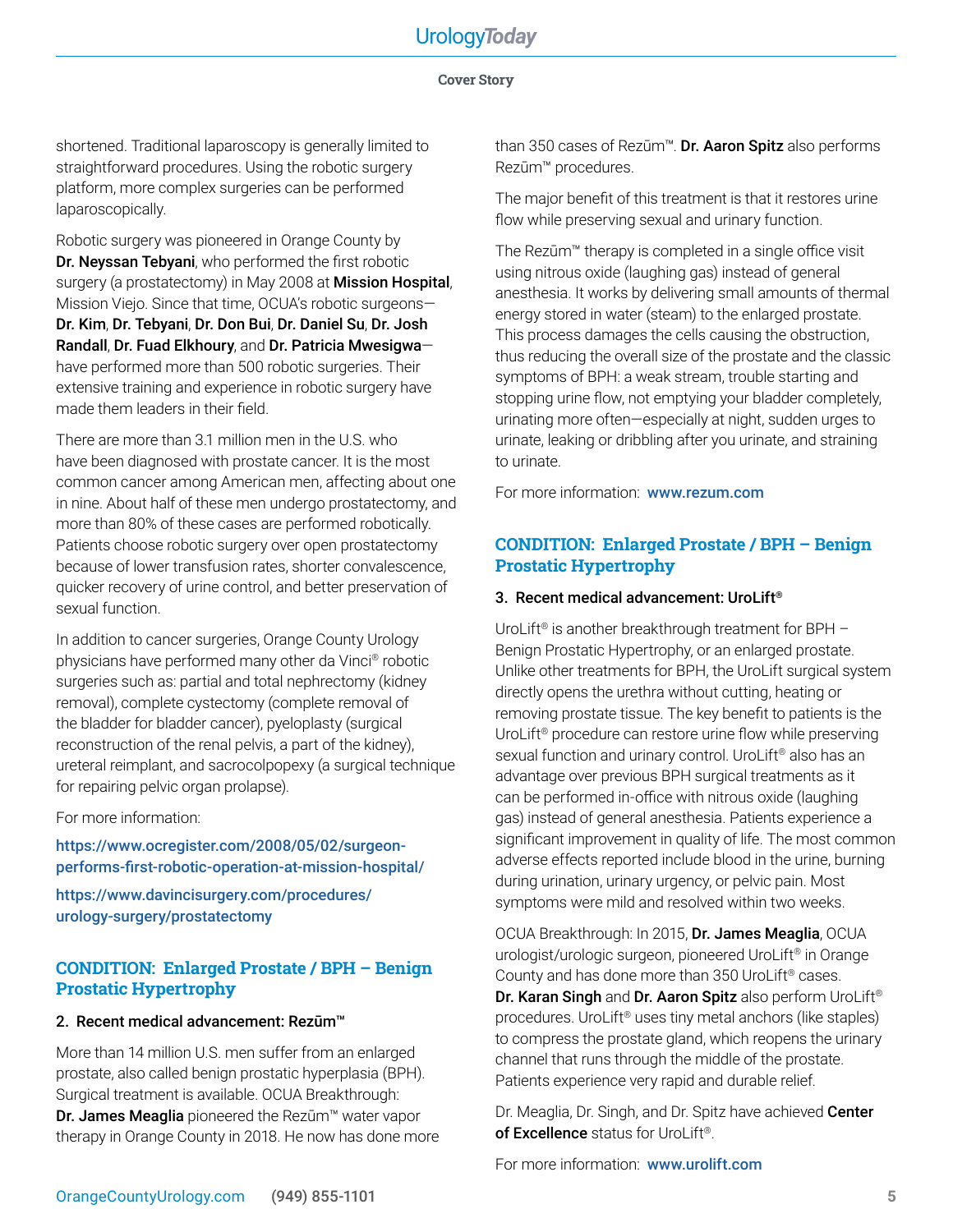#### **Cover Story**

#### **CONDITION: Enlarged Prostate / BPH – Benign Prostatic Hypertrophy**

#### 4. Recent medical advancement: Aquablation®

Aquablation® therapy is a unique, next-generation BPH treatment that is changing the tradeoff between symptom relief and side effects. Patients can get significant symptom relief with less risk of side effects that impact their quality of life.

This minimally invasive approach combines real-time imaging, robotics, and heat-free waterjet ablation to precisely and efficiently remove the prostate tissue enlargement without the risk of side effects or complications caused by heat-based treatments.

OCUA Breakthrough: Dr. James Meaglia, OCUA urologist/ urologic surgeon, pioneered Aquablation® in Orange County this year and has done more than 60 cases. Dr. Josh Randall, Dr. Karan Singh, and Dr. Aaron Spitz also perform Aquablation® procedures.

How does Aquablation® therapy work?

Aquablation® therapy is performed in the operating room, either under spinal or general anesthesia. During the procedure, your surgeon will use multi-dimensional imaging to identify the exact treatment plan based on your specific anatomy.

Next, the AquaBeam surgical system robot autonomously executes that treatment plan, removing the excess prostate tissue with a heat-free waterjet. The procedure takes less than an hour and usually leads to an overnight stay in the hospital.

You may go home with a urinary catheter, and for a few days, you may experience a slight burning during urination as well as rectal soreness. This can be managed with mild pain medication. You can resume your normal activities at the discretion of your urologist.

For more information: [www.aquablation.com](http://www.aquablation.com)

#### **CONDITION: Overactive Bladder**

#### 5. Recent medical advancement: Sacral Neuromodulation

Overactive bladder (OAB) affects about 33 million Americans. It's a health problem that can last for a long time if it's not treated. Many older men (30%) and women (40%) struggle with OAB symptoms. Overactive bladder is the name for a group of bladder symptoms. There are three main symptoms, according to the Urology Care Foundation:

- A feeling that you have to go to the bathroom, urgently.
- Occasional incontinence, which means that you leak urine with the "I gotta go" feeling.
- Usually the need to go to the bathroom often (frequently), day and night.

With overactive bladder, you feel that you need to empty your bladder – even when it's not full. This leads to the feeling that you need a bathroom quickly, right now. You can't control or ignore this feeling. Treatment often begins with conservative measures such as management of fluid and diet as well as timed voiding. Weight loss and pelvic floor exercises have also been shown to improve the symptoms of OAB. Once conservative measures fail, medications are offered as a second line of therapy. If medications fail, patients should seek medical attention from a specialist to see if they may be a candidate for a third line, or advanced therapy, for overactive bladder.

OCUA Breakthrough: Dr. Leah Nakamura has pioneered sacral neurostimulation at OCUA. The procedure was approved by the FDA for urge incontinence in 1997, and for urinary frequency and retention in 1999.

The sacral nerves control the bladder's ability to store and empty urine. The neurostimulator acts like a "bladder pacemaker" to send continual pulses of electricity to the sacral nerve, prompting the bladder to work properly. Although the exact mechanisms are not clear, neuromodulation is postulated to work by affecting the complex neural pathways and reflexes between the bladder and brain that control storage and emptying. This is an ideal therapy for patients with severe OAB who have failed medications or are unable to take them. Like all therapies for overactive bladder, this is not an absolute cure. The good news is that most medical studies on neuromodulation have shown a 60%-80% improvement in symptoms.

For more information: [www.urologyhealth.org/urologic](http://www.urologyhealth.org/urologic-conditions/overactive-bladder-(oab)#Treatment)[conditions/overactive-bladder-\(oab\)#Treatment](http://www.urologyhealth.org/urologic-conditions/overactive-bladder-(oab)#Treatment)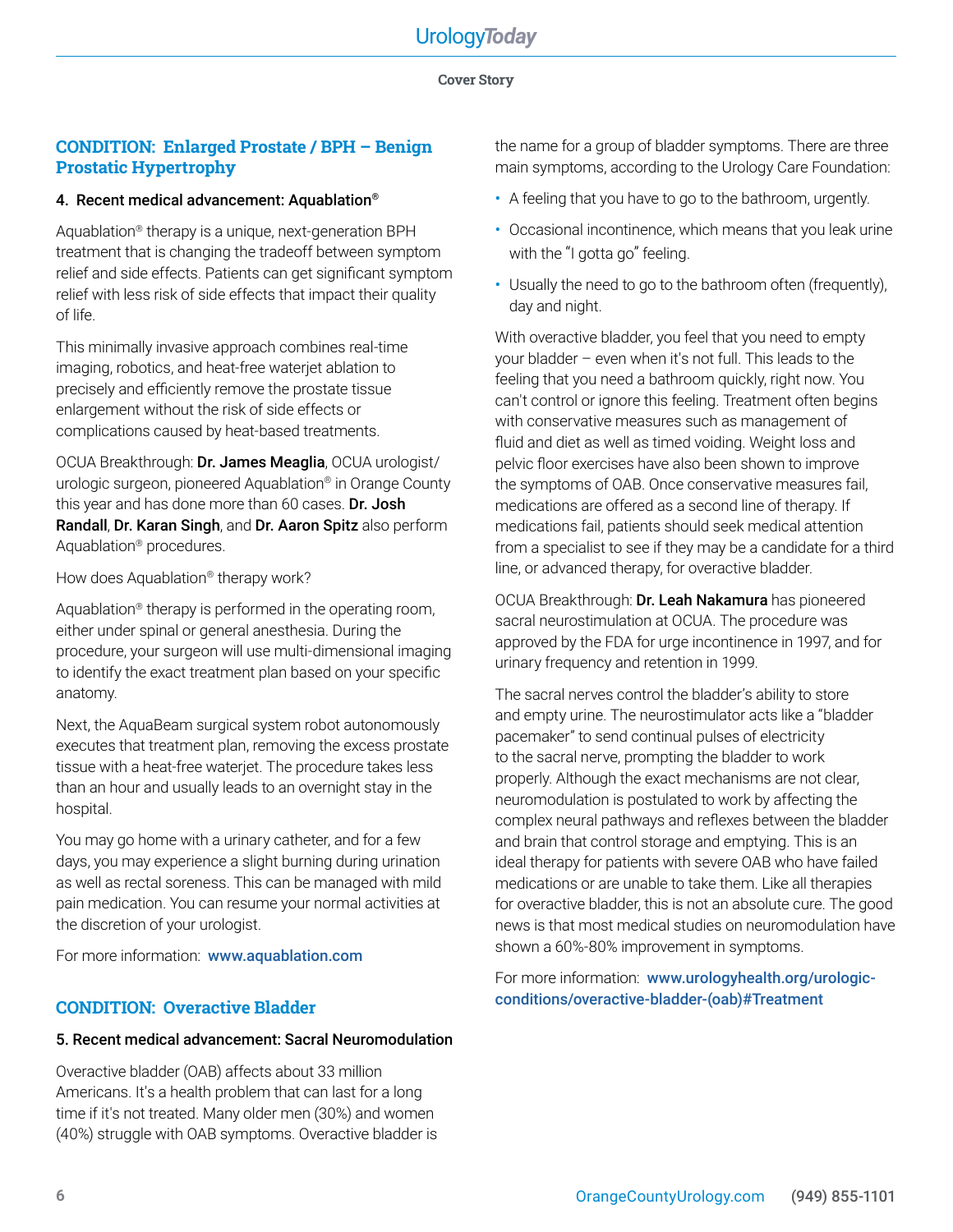**News**

# **Six OCUA Physicians Named Super Doctors for 2021**

### Two OCUA Physicians Earn a Rising Star Distinction















Moses Kim, M.D., Ph.D. Leah Nakamura, M.D. Josh Randall, M.D. Karan J. Singh, M.D. Aaron Spitz, M.D. Neyssan Tebyani, M.D.

Six Orange County Urology Associates (OCUA) physicians have been named 2021 California *Super Doctors®* as voted by their peers. The selection process for *Super Doctors* is a rigorous multi-step process designed to identify healthcare providers who have attained a high degree of peer recognition and professional achievement.

Named as *Super Doctors* are: Dr. Moses Kim, Ph.D., Laguna Hills; Dr. Leah Nakamura, Laguna Hills; Dr. Karan Singh, Laguna Hills; Dr. Neyssan Tebyani, Laguna Hills; **Dr. Josh Randall**, Mission Viejo; and Dr. Aaron Spitz, Irvine.

Only 5% of doctors in California are selected for the *Super Doctors* honor.

Dr. Kim and Dr. Nakamura were also named Rising Stars by *Super Doctors*, which means that they rank in the elite top 2.5% of all physicians selected.

The list of selected physicians can be found by specialty and city at **[SuperDoctors.com](https://www.superdoctors.com)**. As part of this evaluation, physician judges are asked to consider the following question: "If you needed medical care in one of the following practice areas, which doctor would you choose?"

### **Why Choose OCUA?**

At Orange County Urology Associates, our team of experienced urologists and clinical support professionals are dedicated to improving the health of our patients. As one of the country's most prominent urology groups, we specialize in all areas of urological health and offer comprehensive treatment options.

Discover the OCUA difference today. Contact us and our administrative team will respond back to you as soon as possible!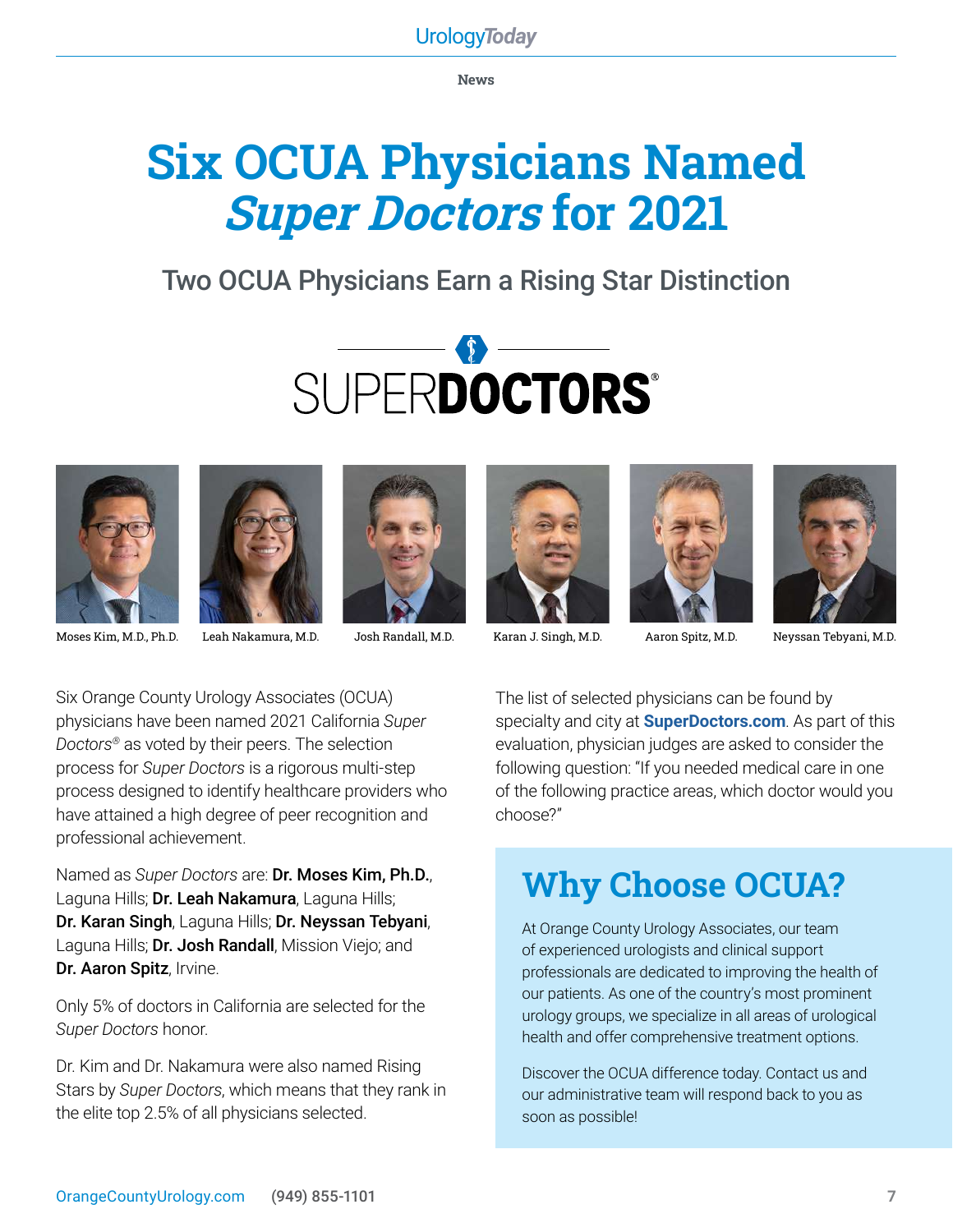**New Physician**

# **Dr. Fuad Elkhoury Joins Orange County Urology Associates**



| Physician Profile Fuad Elkhoury, M.D. ('el-koo-ree)                                           |
|-----------------------------------------------------------------------------------------------|
| <b>Bachelor of Science</b> Molecular, Cell, and Developmental Biology, UCLA (summa cum laude) |
| <b>Medical School</b> UC San Diego School of Medicine                                         |
| <b>Residency</b> Department of Urology, UCLA Medical Center                                   |
| <b>Fellowship</b> Endourology and Robotic Surgery, UCLA                                       |
| <b>Member.</b> American Urological Association, American Medical Association,                 |
| American College of Surgeons                                                                  |
|                                                                                               |

**FUAD ELKHOURY, M.D.** Urologist / Urologic and Robotic Surgeon Orange County Urology Associates

Orange County Urology Associates (OCUA) is pleased to announce that Dr. Fuad F. Elkhoury has joined our practice. He is seeing patients at our offices in Fountain Valley and Newport Beach.

Dr. Elkhoury joins one of the most established and respected large urology group practices in the U.S., now with 12 urologists/urologic surgeons.

"We are very excited to have Dr. Elkhoury join our group practice," said Moses Kim, M.D., Ph.D., President & CEO, Orange County Urology Associates. "He is a talented urologist, endourologist, urologic surgeon, and robotic surgeon. We are very fortunate to have him on our team to provide less invasive procedures to our patients so they can recover more quickly and have the best possible outcomes."

"I'm thrilled to be joining Orange County Urology Associates (OCUA). The physicians and staff here have created a culture of top-notch patient care and uncompromising clinical and surgical acumen. I look forward to continuing OCUA's tradition of exceptional service for our community," Dr. Elkhoury said.

Dr. Elkhoury is a Los Angeles native who completed his urologic surgery residency at the UCLA Department of Urology. After residency, he completed a clinical fellowship in endourology and robotic surgery at UCLA.

He specializes in Mini Percutaneous Nephrolithotomy (Mini-PCNL), an advanced endoscopic surgery for complex kidney stone disease, and in robotic surgery

to treat patients with both malignant and benign conditions of the kidneys and prostate. Dr. Elkhoury is skilled in the treatment of benign prostatic hyperplasia (BPH), both in the clinic and the operating room. He is fellowship-trained in Holmium Laser Enucleation of the Prostate (also known as HoLEP), a cutting-edge surgery for men with enlarged prostates causing urinary symptoms. Dr. Elkhoury is one of the only urologists in California who performs HoLEP, and he is excited to bring his unique skillset to OCUA.

Dr. Elkhoury says he always strives to treat his patients like family. "I aim to take as much time as necessary to discuss the patient's concerns and educate the patient and his or her family on the treatment options so we can together come up with the best plan of care possible."

"Patients experience so much anxiety when faced with a medical issue, and seeing a physician can be a very stressful experience. My goal is to put my patients and their families at ease, reassuring them that my team and I will do everything we can to get the patient to better health and quality of life," Dr. Elkhoury said.

Dr. Elkhoury is widely published in the medical literature and serves as a reviewer for the peer-reviewed journals *Journal of Urology* and *Urology*. At UCLA, he was a Chief Resident in Urology and was a Wasserman Scholar.

Dr. Elkhoury is now accepting new patients and referrals. Appointments with Dr. Elkhoury can be made by calling Orange County Urology Associates at (949) 855-1101.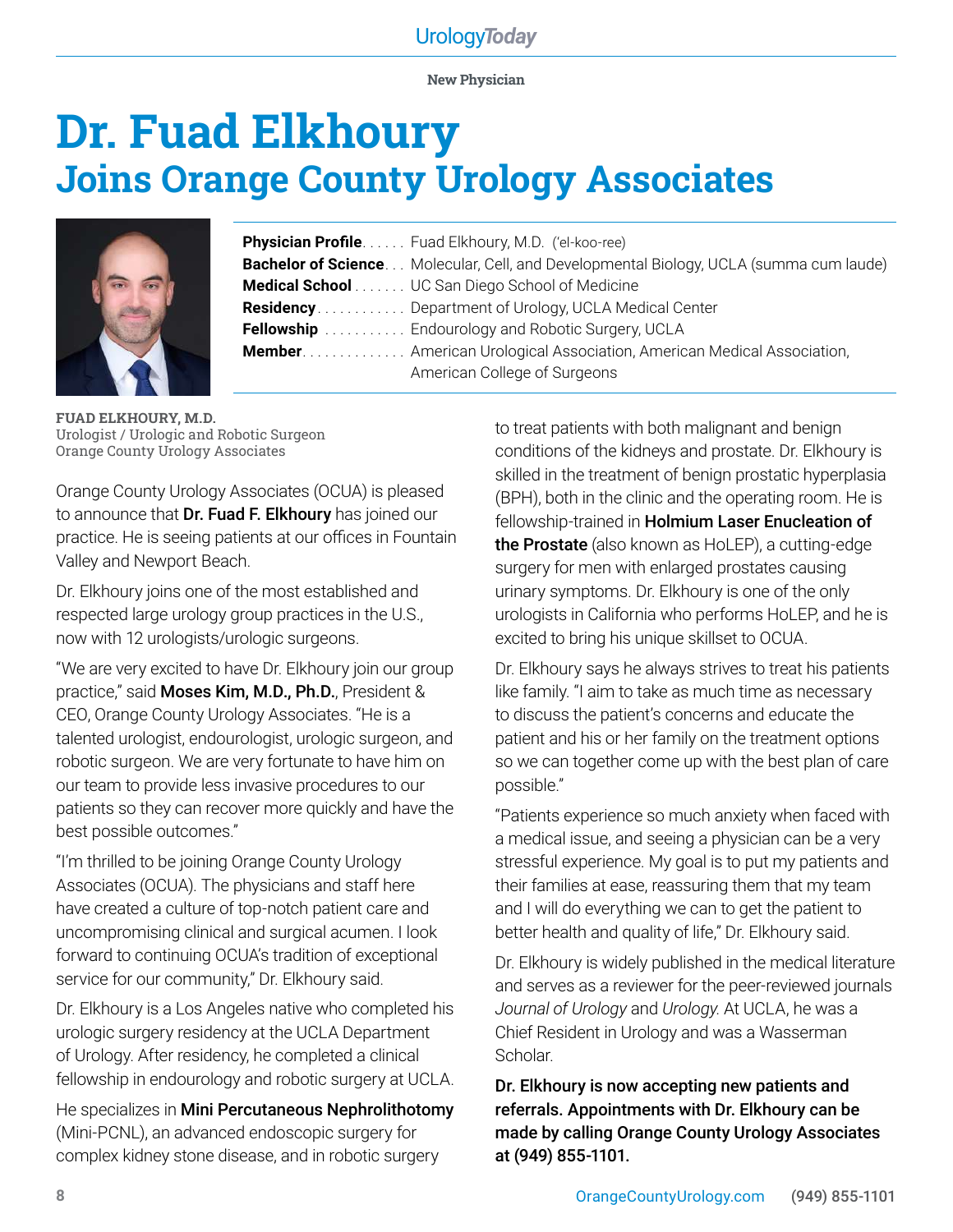**New Physician**

# **Dr. Patricia Mwesigwa Joins Orange County Urology Associates**



| <b>Physician Profile</b> Patricia Mwesigwa, M.D. (muh'-sig-wah)                                                                     |  |  |  |
|-------------------------------------------------------------------------------------------------------------------------------------|--|--|--|
| <b>Bachelor of Science</b> Health Science Studies, Baylor University                                                                |  |  |  |
| <b>Medical School</b> Texas A&M Health Science Center College of Medicine (with honors)                                             |  |  |  |
| <b>Residency</b> Department of OBGYN, Georgetown University Hospital                                                                |  |  |  |
| <b>Fellowship</b> Female Pelvic Medicine & Reconstructive Surgery, UCLA                                                             |  |  |  |
| <b>Member</b> American Urogynecologic Society, American College of Obstetricians<br>and Gynecologists, American Medical Association |  |  |  |

**PATRICIA MWESIGWA, M.D.** Female Pelvic Reconstructive Surgeon Orange County Urology Associates

Orange County Urology Associates (OCUA) is pleased to announce that Dr. Patricia Mwesigwa has joined our practice. She is seeing patients at our offices in Irvine and Laguna Hills.

Dr. Mwesigwa joins one of the most established and respected large urology group practices in the U.S., now with 12 urologists/urologic surgeons.

"We are delighted that Dr. Mwesigwa has decided to join OCUA," Moses Kim, M.D., Ph.D., President & Chief Executive Officer, said. "She is a talented urologist, endourologist, urologic surgeon, and robotic surgeon. We are very fortunate to have her on our team to provide less invasive procedures to our patients so they can recover more quickly and have the best possible outcomes."

"I'm deeply excited to join Orange County Urology Associates (OCUA). The opportunity to start my career serving patients in such a well-run practice is a gift. The breadth and depth of expertise among the physicians and advanced practice providers, partnered with an efficient and talented staff, creates a culture of true excellence. I am grateful to be a part of OCUA and be of service to our patients," Dr. Mwesigwa said.

Dr. Mwesigwa is a transplanted Texan who completed her OBGYN residency in D.C. at Medstar Georgetown University Hospital and Washington Hospital Center. She won eleven teaching awards during her four years on the east coast. After residency, she completed

a three-year fellowship in Female Pelvic Medicine & Reconstructive Surgery within the Department of Urology at UCLA.

She specializes in incontinence, pelvic organ prolapse, and pelvic floor dysfunction. Dr. Mwesigwa is skilled in fistula repairs, managing complex voiding dysfunction, and performing both native-tissue and graftaugmented pelvic reconstruction. She is fellowshiptrained in reconstructive pelvic surgical techniques and robotic surgery, and is proud to offer uterinesparing prolapse repairs. Dr. Mwesigwa is one of the few gynecologists nation-wide to have completed a truly integrated, cross-specialty fellowship within the Department of Urology, and she is thrilled to bring her training to OCUA.

Dr. Mwesigwa tailors treatments to the individual goals of her patients. "I focus on delivering evidence-based care with a personal touch. I invest time to ensure my patients are fully informed before we decide, together, on the appropriate course of action."

"The beauty of my field is that it is a quality-of-life subspecialty. I take joy in educating my patients, empowering them to choose the right treatment to meet their goals," Dr. Mwesigwa said.

Dr. Mwesigwa's research has been presented at multiple national meetings. At Georgetown, she was Academic Chief Resident and twice-honored with the String of Pearls annual teaching award.

Dr. Mwesigwa is now accepting new patients and referrals. Appointments with Dr. Mwesigwa can be made by calling Orange County Urology Associates at (949) 855-1101.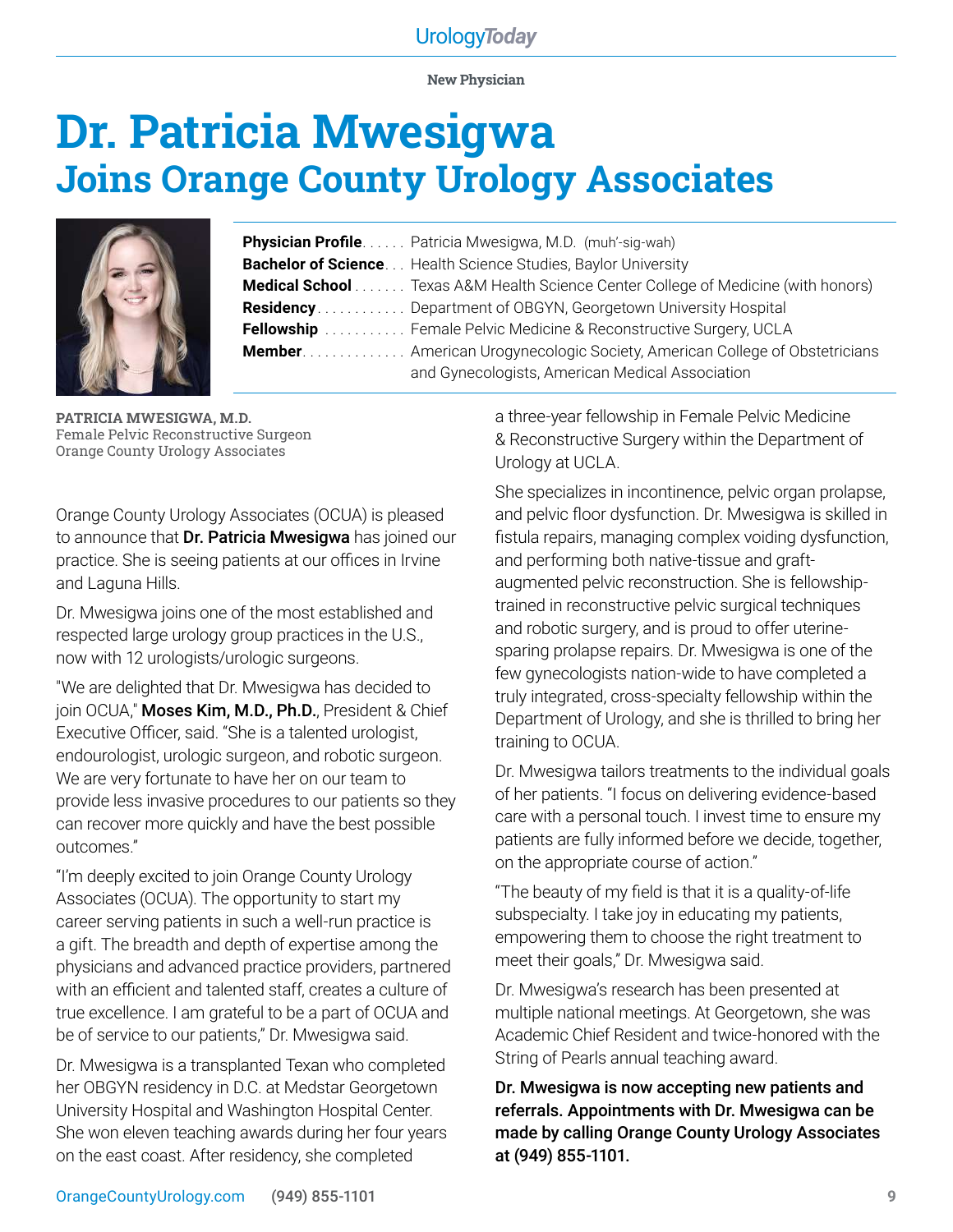**News**

### **Dr. James Meaglia Pioneers Aquablation® Therapy**

James Meaglia, M.D., OCUA urologist/urologic surgeon, pioneered Aquablation® in Orange County in 2021.

Aquablation® therapy is a unique, next-generation BPH treatment that is changing the tradeoff between symptom relief and side effects. Patients can get significant symptom relief with less risk of side effects that impact their quality of life.

This minimally invasive approach combines real-time imaging, robotics, and heat-free waterjet ablation to precisely and efficiently remove the prostate tissue enlargement without the risk of side effects or complications caused by heat-based treatments. Dr. James Meaglia, O.R. nurse, and technicians seen here with an Aquablation® machine.



### **Dr. Tebyani, Dr. Singh, and Dr. Nakamura Win 2021 'Physician of Excellence' Awards**

For the 9th consecutive year,



For the 11th consecutive year, **Dr. Neyssan Tebyani**  of Orange County Urology Associates has been selected as a 2021 'Physician of Excellence' by the Orange County Medical Association.

Dr. Tebyani practices in comprehensive adult urology with an emphasis in robotic surgery. In 2008, Dr. Tebyani performed the first robotic surgery at Mission Hospital. He is certified in robotic surgery and has undergone advanced robotic surgery training in Germany.

**Medical School:** UCLA School of Medicine, Los Angeles, CA

**Board-Certified:** American Board of **Urology** 

**Certified:** da Vinci® Robotic Surgeon **Internship:** UCLA Hospital and Clinics, Los Angeles, CA

**Residency:** Kaiser Permanente Medical Center, Los Angeles, CA



**Dr. Karan J. Singh** of Orange County Urology Associates has been selected as a 2021 'Physician of Excellence' by Karan J. Singh, M.D. the Orange County Leah Nakamura, M.D. Medical Association.

Dr. Singh enjoys helping patients of all ages, from children to geriatric patients. He is committed to excellence in the care of his patients through persistent attention to detail. Dr. Singh attends several meetings and conferences every year to keep abreast of the latest urological techniques and treatments.

**Medical School:** UCLA School of Medicine, Los Angeles, CA

**Board-Certified:** Adult & Pediatric Urology, American Board of Urology **Internship:** University of California San Diego Medical Center, San Diego, CA **Residency:** University of California San Diego Medical Center, San Diego, CA



**Dr. Leah Nakamura**

of Orange County Urology Associates has been selected as a 2021 'Physician of Excellence' by the Orange County Medical Association.

Dr. Nakamura comes to Orange

County Urology Associates from the UCLA Department of Urology, where she completed a two-year clinical fellowship in female pelvic medicine and reconstructive surgery. Special interests of Dr. Nakamura include patients with urinary incontinence, pelvic organ prolapse, and surgical mesh complications.

**Medical School:** University of Hawaii, John Burns School of Medicine **Board-Certified:** American Board of Urology

**Internship:** Female Pelvic Medicine and Reconstructive Surgery, UCLA **Residency:** Surgery, Mayo Clinic; Urology, Mayo Clinic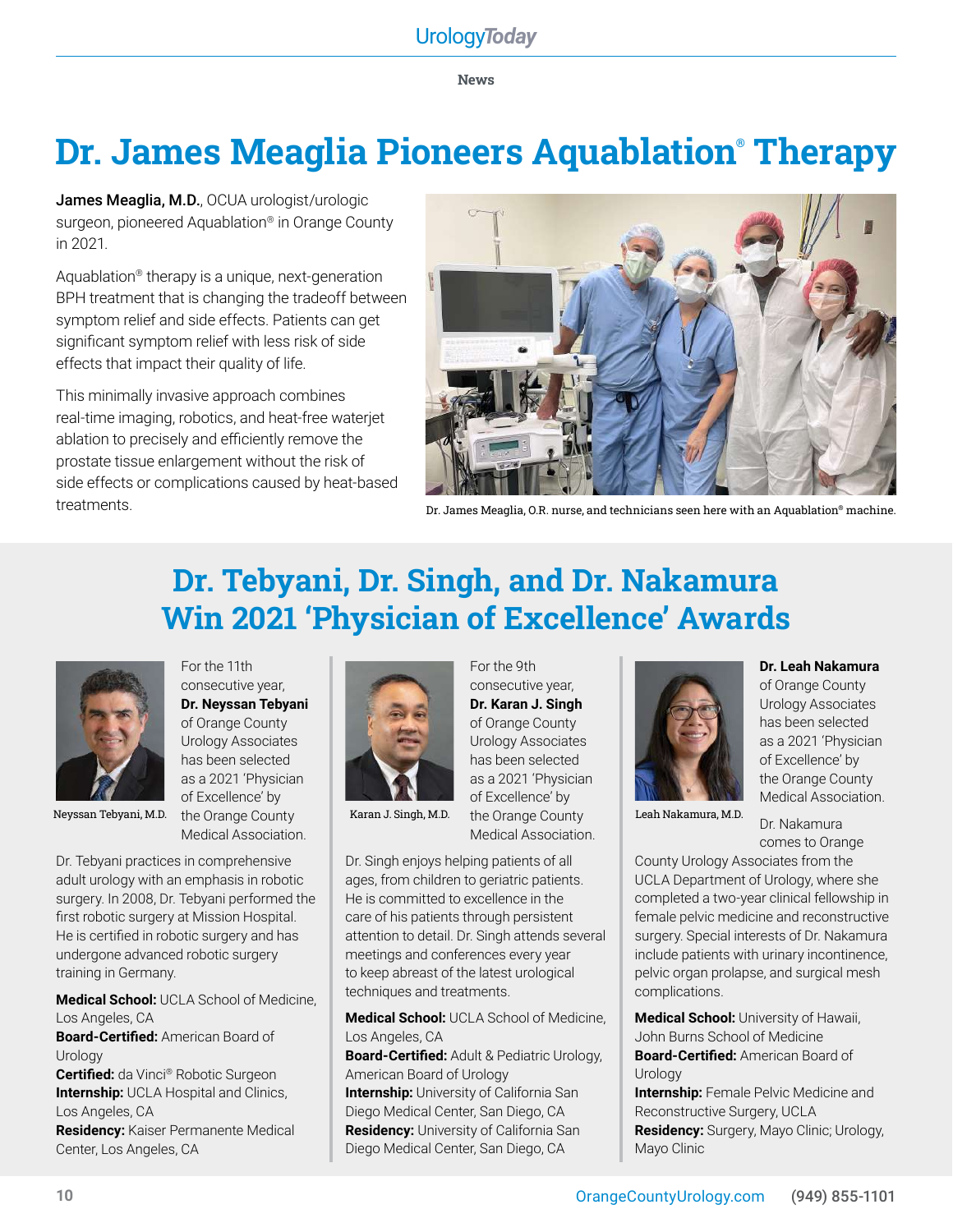**News & Notes**

### **Dr. Moses Kim, Ph.D. Receives 'Physician of Excellence' Award in SP Robotic Surgery**

 $\mathbb{F}(\mathbb{D}(\mathbb{B}))$  intuitive  $(\textcircled{\texttt{F}})(\textcircled{\texttt{F}})(\textcircled{\texttt{F}})(\textcircled{\texttt{F}})(\textcircled{\texttt{F}})(\textcircled{\texttt{F}})$  $NTI^{\text{unif}}$  $\textcircled{\tiny{\textcircled{\tiny{H}}}}$  intuitive  $\textcircled{\tiny{\textcircled{\tiny{H}}}}$ 

Moses Kim, M.D., Ph.D., urologic and robotic surgeononcologist and Chief Executive Officer of Orange County Urology Associates (OCUA), has received a trio of distinctions for his leadership in single-port (SP) robotic surgery in Southern California.

First, Dr. Kim was awarded a 'Physician of Excellence' distinction from Surgical Review Corporation for his body of work advancing single-port robotic surgery. He has now performed more than 100 single-port da Vinci® robot procedures and has trained dozens of surgeons.

Dr. Kim also secured a 'Center of Excellence in Robotic Surgery' (COERS) / 'Master Surgeon' accreditation for his clinical programs at Hoag Hospital in Newport Beach and Irvine, and at Orange County Urology Associates (OCUA).

Third, Dr. Kim was awarded a 'Single-Port Robotic Surgery Training Epicenter' distinction from Intuitive Surgical for training many surgeons on the value of the technology and surgical instruction.

"We are an epicenter for single-port training, helping other surgeons from world-class organizations learn about SP robotics," Dr. Kim said. Here are some examples:

- **•** Dr. Kim was one of four robotic surgeons nationally featured in a summer-long series of SP Roundtable presentations with other national leading SP surgeons. The series was featured on The Urology Channel.
- **•** Surgeons from USC and Scripps visited Dr. Kim to learn about SP robotics.
- **•** Dr. Kim gave a presentation on single-port da Vinci® robotics to surgeons at **Cedars-Sinai** Medical Center in Los Angeles in June, 2021.
- **•** Dr. Kim has been invited to speak at the World Congress of Endourology in Germany.

"The Master Surgeon/COERS accreditation means that I belong to a group of vetted surgeons who have all undergone a standardized review system that ensure we are all up-to-date and offering only the safest robotic procedures," Dr. Kim said.

On Feb. 27, 2020, Dr. Kim became the first oncologisturologic-robotic surgeon in Southern California to use the da Vinci® SP technique for removing a cancerous prostate (prostatectomy) at Hoag Hospital Irvine. This is a technology that few hospitals have yet acquired.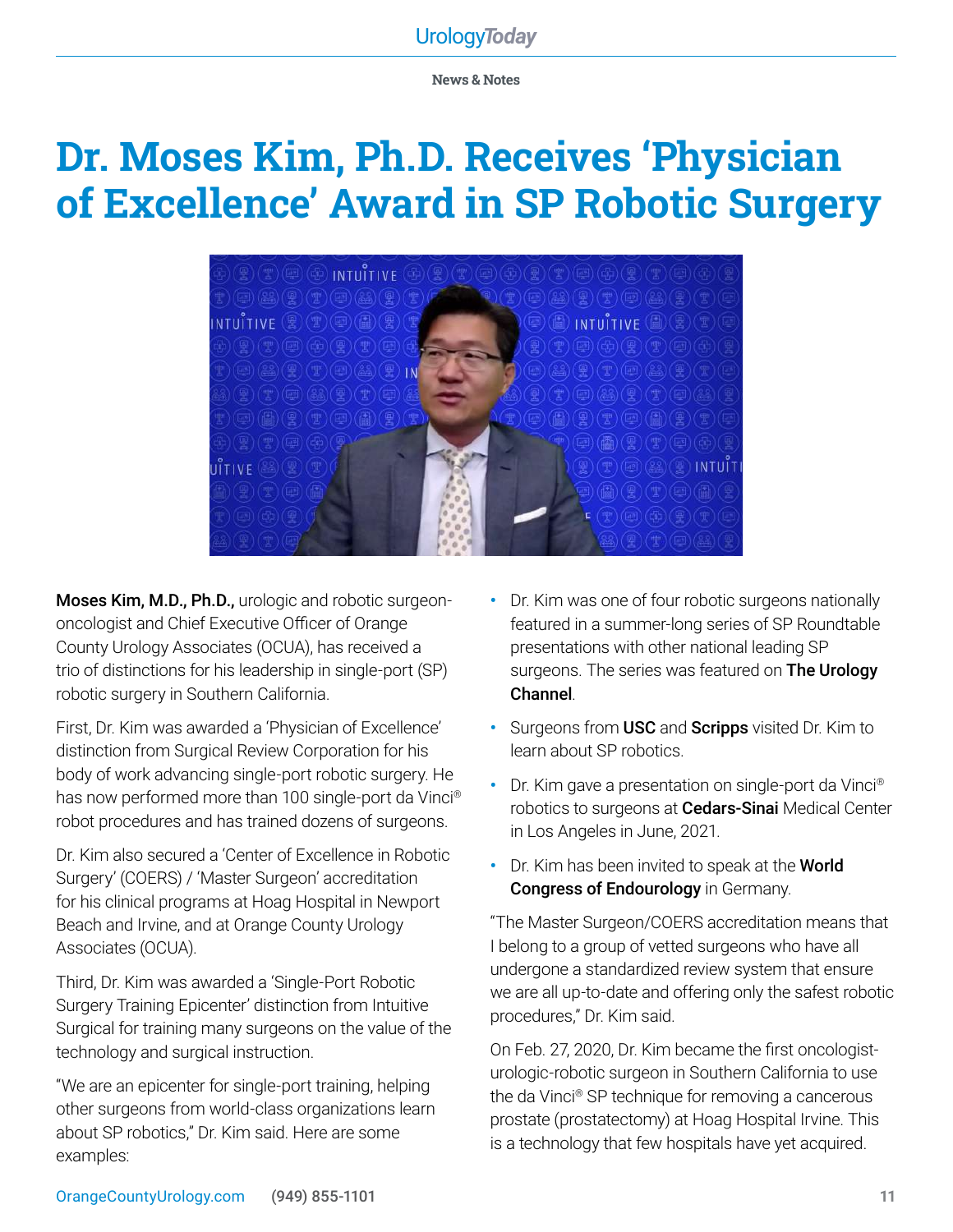# News*&Notes*

- Dr. Moses Kim, serves as the President and Chief Executive Officer of Orange County Urology Associates (OCUA), one of the largest urology practices in the world. It turns out that he is not the only successful physiciansurgeon in his family. In May, his brother, Dr. Isaac Kim, was named Chair of Urology at Yale School of Medicine.
- Former Orange County Urology Associates CEO Dr. Paul Brower is now an emeritus physician with our practice. Dr. Brower no longer sees patients, but he continues to serve as Chair of OCUA. He also does extensive lecturing and mentoring on business topics to new physicians around the world.
- Dr. James Meaglia recently was board certified for a 30th consecutive year by The American Board of Urology. Most recently, he has done more than 750 minimally invasive prostate treatment procedures for BPH (benign prostatic hyperplasia, or enlarged prostate) using three new breakthrough therapies: Aquablation®, Rezūm™, and UroLift®.
- Dr. Moses Kim, was one of four urologic surgeons in the nation to be a featured panelist on The Urology Channel webcasts titled *SP (Single Port) Roundtable Series*. The three-part series, in June, July, and August, was created for other surgeons to learn directly from SP surgeon leaders on the value of single-port robotic surgery technology.
- Dr. Moses Kim, was a guest lecturer to surgeons at Cedars-Sinai Medical Center, Los Angeles, in June 2021 on his clinical best practices and success rates using the da Vinci® SP (single-port) robotic operating arm. He reported on his surgical experiences: "The single-port technique is better for patients. We do the procedure using one incision instead of 4 or 5. The patient benefits: Single, small incision, less pain, and faster healing times."
- Dr. Neyssan Tebyani was named to the Top Doctors list in the January 2021 edition of *Orange Coast* magazine. Dr. Tebyani also recently completed training for the UroLift® procedure.
- **Dr. Karan Singh** was named to the Top Doctors list in the January 2021 edition of *Orange Coast* magazine. Dr. Singh attended the Large Urology Group Practice Association (LUGPA) meeting in 2021, attended the UCLA *State of the Art Urology Conference* in March 2020, and the Western Section AUA Conference in October 2020. Dr. Singh also regularly attends the UCI Grand Rounds virtually.
- Dr. Daniel Su has been using the new UroNav diagnostic intraoperative technology since July when performing prostate biopsies.
- Dr. Josh Randall is Chief of Surgery at Mission Hospital, providing oversight for all surgical procedures. He has served in this role for four years. He also serves on the Medical Executive Committee (8 years), the Quality Review Committee, and the Robotic Surgery Committee.
- **Dr. Leah Nakamura** serves as Physician Advisor for the Hoag Pelvic Health Program. In her role, Dr. Nakamura oversees the physical therapists and collaborates with various members of the treatment team to create a comprehensive and optimal treatment plan for the patients. She also speaks at numerous educational events and meetings with the Hoag pelvic health program.
- Hoag Hospital is accredited by Surgical Review (SRC) as a Center of Excellence in Robotic Surgery (COERS). The announcement came in January 2020. "The Master Surgeon/COERS accreditation means that I belong to a group of vetted surgeons who have all undergone a standardized review system that ensure we are all up to date and offering only the safest robotic procedures," Dr. Kim said.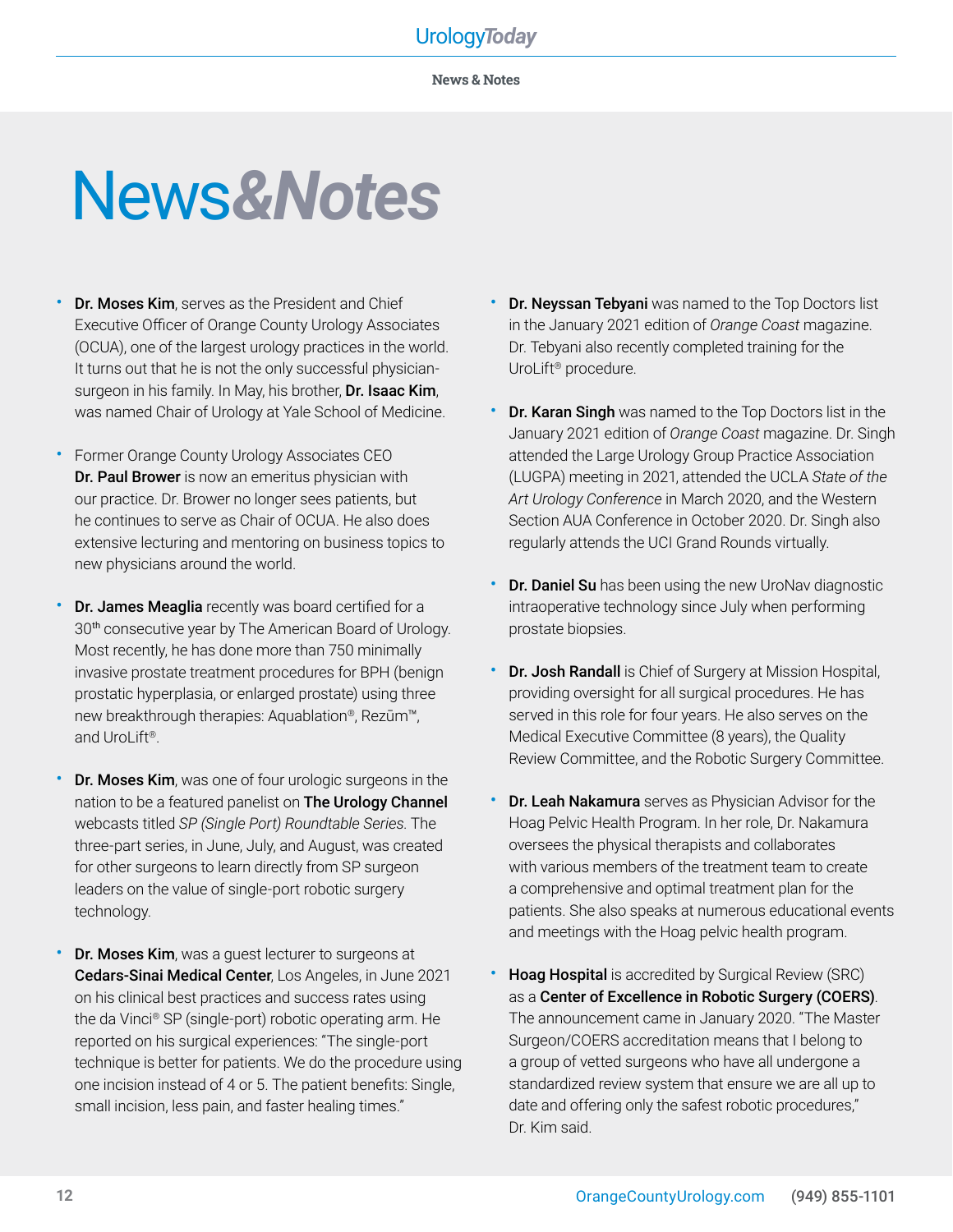**News & Notes**



**Neyssan Tebyani, M.D.** Urologist, Urologic Surgeon, Robotic Surgeon

- Robotic surgery was pioneered in Orange County by Dr. Neyssan Tebyani, who performed the first robotic surgery (a prostatectomy) in May 2008 at Mission Hospital, Mission Viejo. Since that time, OCUA's robotic surgeons — Dr. Tebyani, Dr. Moses Kim, Ph.D., Dr. Don Bui, Dr. Daniel Su, Dr. Josh Randall, Dr. Fuad Elkhoury, and Dr. Patricia Mwesigwa  $-$  have performed more than 750 robotic surgeries.
- Robotic surgeons around the world have completed more than 8.5 million surgical procedures using Intuitive Surgical's da Vinci® robotic systems. We understand the value of information for patients determining surgical options with their physicians. If robot-assisted surgery is a treatment option for you, visit the Intuitive for Patients website: <https://go.intuitive.com/3wGPdPa>
- Dr. Aaron Spitz and Dr. Josh Randall have partnered with XIAFLEX® on public awareness campaigns for Peyronie's disease, which is characterized by a curved penis. About 1 in 10 men have PD. The condition leads to a pronounced curvature in the penis and potential pain during arousal. The campaigns ([TakeOnPD.com](http://www.TakeOnPD.com) and [BentCarrot.com](http://www.BentCarrot.com)) inform men and their partners how a curved penis forms and how it's treated. Dr. Spitz participated in the clinical trials that led to the FDA approval of XIAFLEX®, and presently serves as the national spokesperson for XIAFLEX® Ask About the Curve public health education campaign.
- Dr. Moses Kim, Ph.D. is beginning his fifth year as the urologist for the Los Angeles Chargers.
- **Dr. James Meaglia** attended the AUA Annual Meeting in Chicago in May. He also attended a three-day UCLA Urology Update in Marina del Rey in March.

# News*&Notes*

- Dr. Karan Singh's article on Urine Analysis was published in the Spanish periodical called *El Panamericano*.
- Dr. Fuad Elkhoury is fellowship-trained in Holmium Laser Enucleation of the Prostate (also known as HoLEP), a cutting-edge surgery for men with enlarged prostates causing urinary symptoms. He specializes in Mini Percutaneous Nephrolithotomy (Mini-PCNL), an advanced endoscopic surgery for complex kidney stone disease.
- **Dr. Moses Kim, Ph.D.** is the Chair of Urology at Hoag Memorial Hospital Presbyterian in Newport Beach. Coincidentally, Hoag in August 2020 was the highestranked hospital in Orange County by *U.S. News & World Report*. Hoag's urology physicians received a national coveted national ranking (#41). MemorialCare Saddleback Memorial Medical Center also received a coveted high performing distinction for its urology program. Orange County Urology Associates has teams of physicians working at both hospitals.
- Dr. Aaron Spitz's book, *The Penis Book: A Doctor's Complete Guide to the Penis–From Size to Function and Everything in Between*, was ranked as a best seller in men's sexual health on Amazon. His book has been published around the world in five languages including Italian, Dutch, and Turkish, and is slated for publication

in China soon. Dr. Spitz has done interviews recently for *Men's Health*, *Huffington Post*, Sirius XM Radio, Spy Magazine and several national podcasts and blogs. He educates on men's health topics as well as nutrition. His book is widely available at major book sellers such [amazon.com](https://www.amazon.com/Penis-Book-Complete-Penis-Everything/dp/1635650291/ref=sr_1_1?crid=FRZ62KWQQ57S&keywords=dr+aaron+spitz&qid=1644020632&sprefix=dr+aaron+spitz%2Caps%2C125&sr=8-1), [barnesandnoble.com](https://www.barnesandnoble.com/w/the-penis-book-aaron-spitz-md/1128322694?ean=9781635650297), [audible.com](https://www.audible.com/pd/The-Penis-Book-Audiobook/B07CBYVVQN?qid=1644020883&sr=1-1&ref=a_search_c3_lProduct_1_1&pf_rd_p=83218cca-c308-412f-bfcf-90198b687a2f&pf_rd_r=AHS3KMV1CM01DXKQ1XR7), and [iTunes.com](http://iTunes.com).

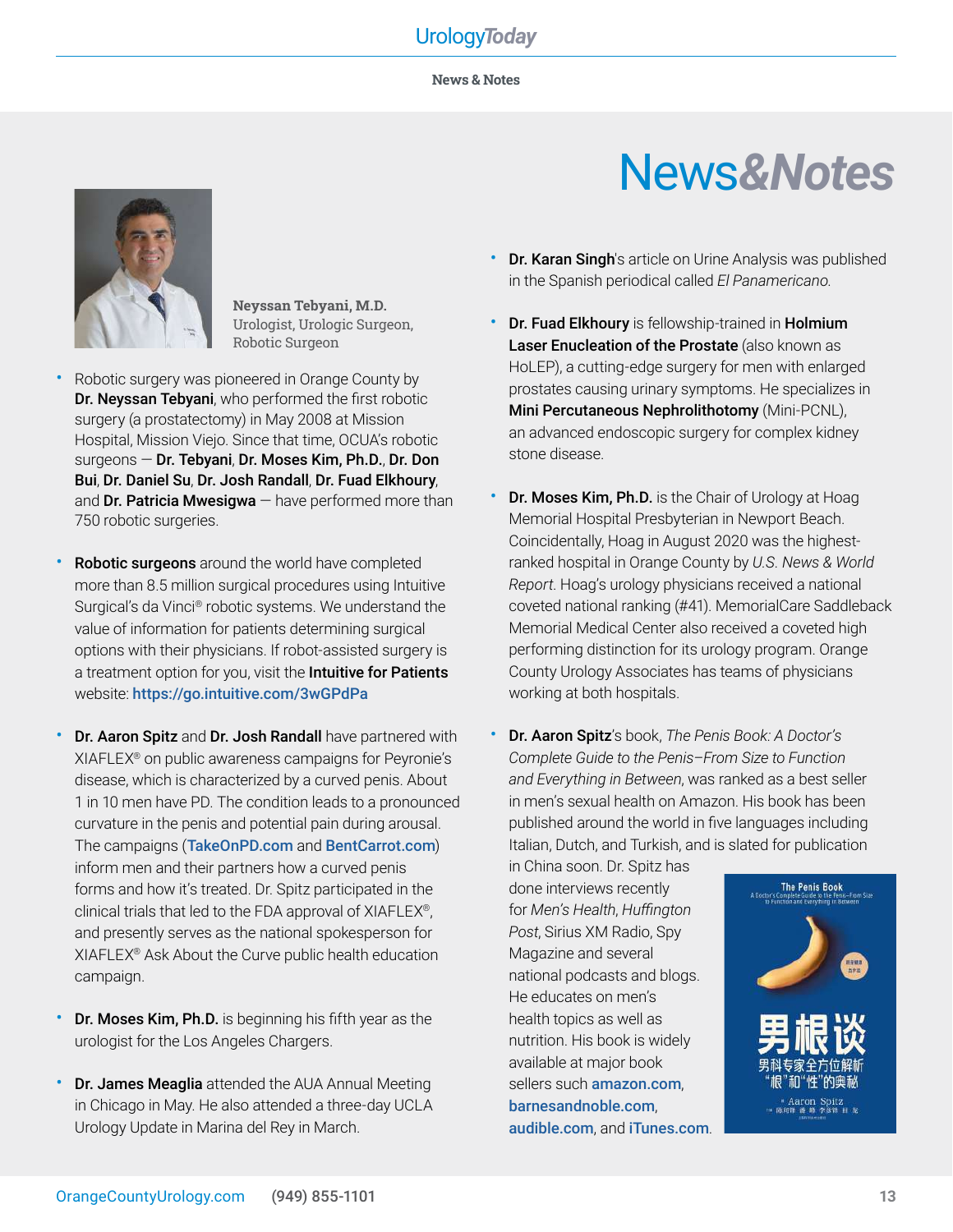

### **Dr. Aaron Spitz receives AUA 2020 Distinguished Service Award**

Dr. Aaron Spitz was awarded the Distinguished Service Award at the 2020 National Meeting of the American Urological Association (AUA). The Distinguished Service Award is given to individuals for outstanding service in advancing the goals of the American Urological Association. The AUA is the largest professional organization of urologists with 23,000 members worldwide.

Dr. Spitz was selected to receive this award "for more than 12 years of outstanding service to the AMA and organized medicine on behalf of urology". Dr. Spitz had served as the lead delegate

for the American Urological Association to the American Medical Association (AMA) House of Delegates, which makes AMA policy. Dr. Spitz currently serves as the Chair of the American Urological Association Telemedicine Task Force. Under Dr. Spitz's leadership, the task force prepared the nation's urologists to implement telemedicine and continue to allow Americans access to the urological care they needed. As a result, urologists are well ahead of most specialties in the amount of care they provide patients through telemedicine.

Dr. Spitz is continuously engaged in efforts to preserve the continuation of telemedicine after the Public Health Emergency period ends. He regularly meets with leadership of Government agencies such as the Centers for Medicare & Medicaid Services (CMS), the Government Accountability Office, and the Agency for Research Healthcare and Quality in Washington, DC. Most recently Dr. Spitz led hundreds of urologists in Capitol Hill virtual visits to petition our nation's legislators to make Medicare coverage for telemedicine permanent. Dr. Spitz is a featured lecturer on telemedicine at national medical conferences around the nation.



### **Dr. Spitz has now made 85 appearances on The Doctors national TV show**

PARAMOUNT STUDIOS - Dr. Aaron Spitz recently made his 85th appearance on the nationally syndicated TV show *The Doctors* serving as a urology, men's health and fertility expert and co-host. Dr. Spitz views these TV appearances as an excellent opportunity to reach millions of people with accurate, trustworthy health information.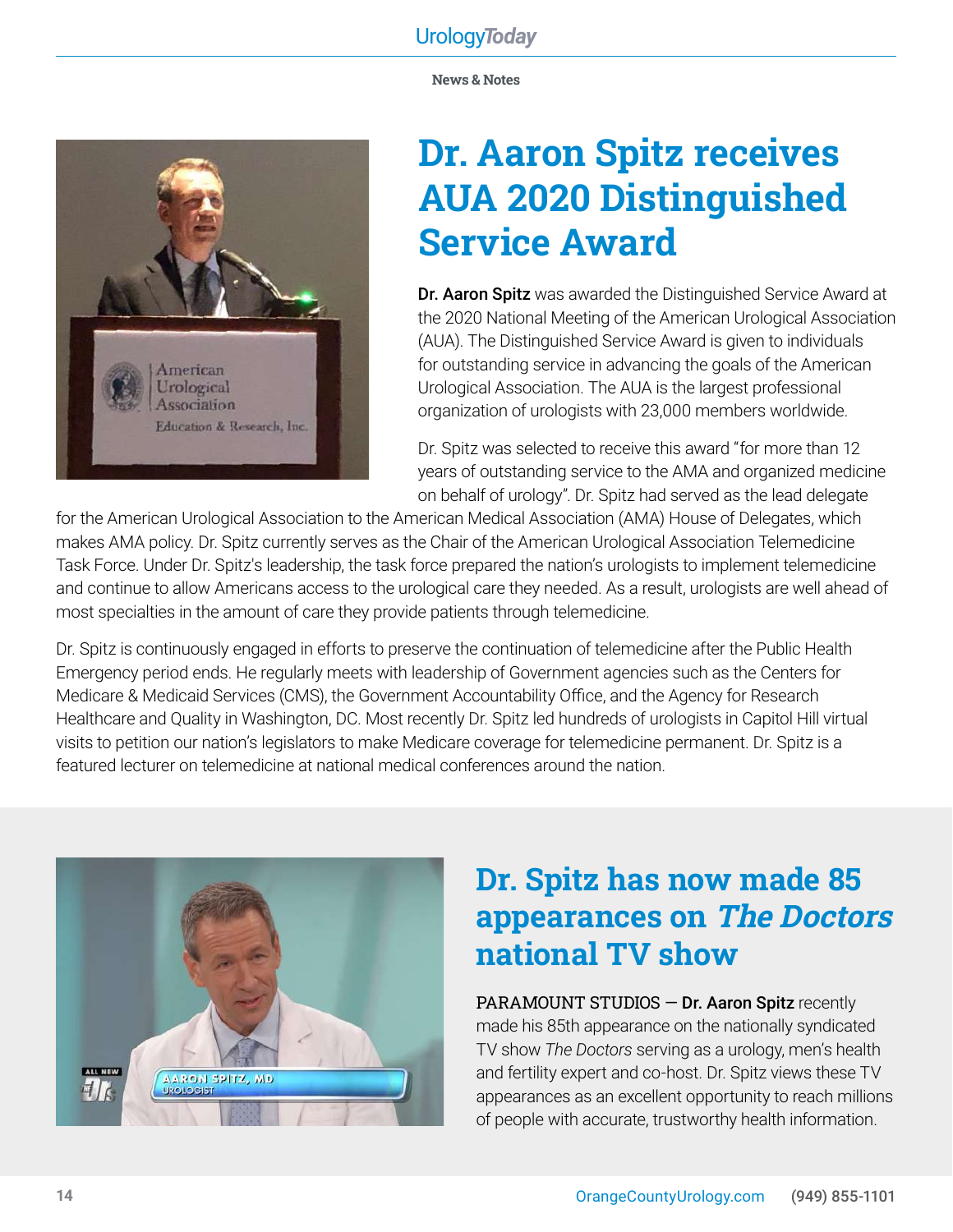**Patient Education**

# **Take Control of Urinary Incontinence**



**BY KARAN J. SINGH, M.D.** Urologist / Urologic Surgeon Orange County Urology Associates

Urinary incontinence is leaking of urine that you can't control. According to the American Urological Association (AUA), tens of millions of patients in the U.S. suffer from the condition. But it isn't something you simply have to accept, as it can often be cured or controlled.

Urinary incontinence is not just a medical problem. It can affect emotional, psychological and social life. Those who have it are afraid to do normal daily activities. If you have urine leakage or bladder retention (when your bladder doesn't empty all the way), our doctors can get you on the road to recovery.

In conjunction with treatment options, your doctor may recommend lifestyle changes, including limiting caffeine and alcohol, quitting tobacco use and losing excess weight.

Think you may have incontinence? Read the types of incontinence below and check any boxes that you have experienced. Then show it to your doctor.

| <b>Types</b>                      | <b>Symptoms (Check all that apply)</b>                                                                                                                                                            | <b>Treatment Options</b>                                                                                                                                                                                               |
|-----------------------------------|---------------------------------------------------------------------------------------------------------------------------------------------------------------------------------------------------|------------------------------------------------------------------------------------------------------------------------------------------------------------------------------------------------------------------------|
| <b>Urge</b><br>Incontinence       | You regularly have an urgent need to go to the bathroom<br>$\Box$ Urine often leaks before arriving at the toilet                                                                                 | • Pelvic muscle exercises<br>• Medication<br>• Urinating on a schedule<br>• Surgery<br>• Dietary / lifestyle modifications                                                                                             |
| <b>Stress</b><br>Incontinence     | Urine leaks when you cough, sneeze, laugh, jump or<br>even walk                                                                                                                                   | • Treating a chronic cough<br>Pelvic muscle exercises<br>• Medication<br>• Urinating on a schedule<br>• For women: urethral inserts<br>• Surgery                                                                       |
| Overflow<br>Incontinence          | $\Box$ Your bladder never completely empties<br>$\Box$ You frequently need to go to the bathroom<br>$\Box$ You often leak small amounts of urine                                                  | • Double voiding (waiting a few minutes after going<br>to try again, emptying the bladder)<br>· Pelvic muscle exercises<br>• Medication<br>• Urinating on a schedule<br>• Using a catheter<br>• Surgery                |
| <b>Functional</b><br>Incontinence | You feel the need to use the bathroom but aren't physically<br>able to get there in time (i.e., someone with arthritis may have<br>a hard time unbuttoning their pants, resulting in an accident) | • Treating the underlying condition or disease<br>• Scheduled bathroom trips<br>• Pelvic muscle exercises                                                                                                              |
| <b>Mixed</b><br>Incontinence      | You experience a combination of one or more types of<br>incontinence                                                                                                                              | Calming an overactive bladder<br>Relaxing the bladder muscles<br>Increasing the amount of urine the bladder can hold<br>Reducing irritation in the pelvic floor muscles<br>• Helping the bladder empty more completely |

After showing your checked story to your doctor, you can explore options together.

Learn more at: <https://www.urologyhealth.org/urology-a-z/u/urinary-incontinence>